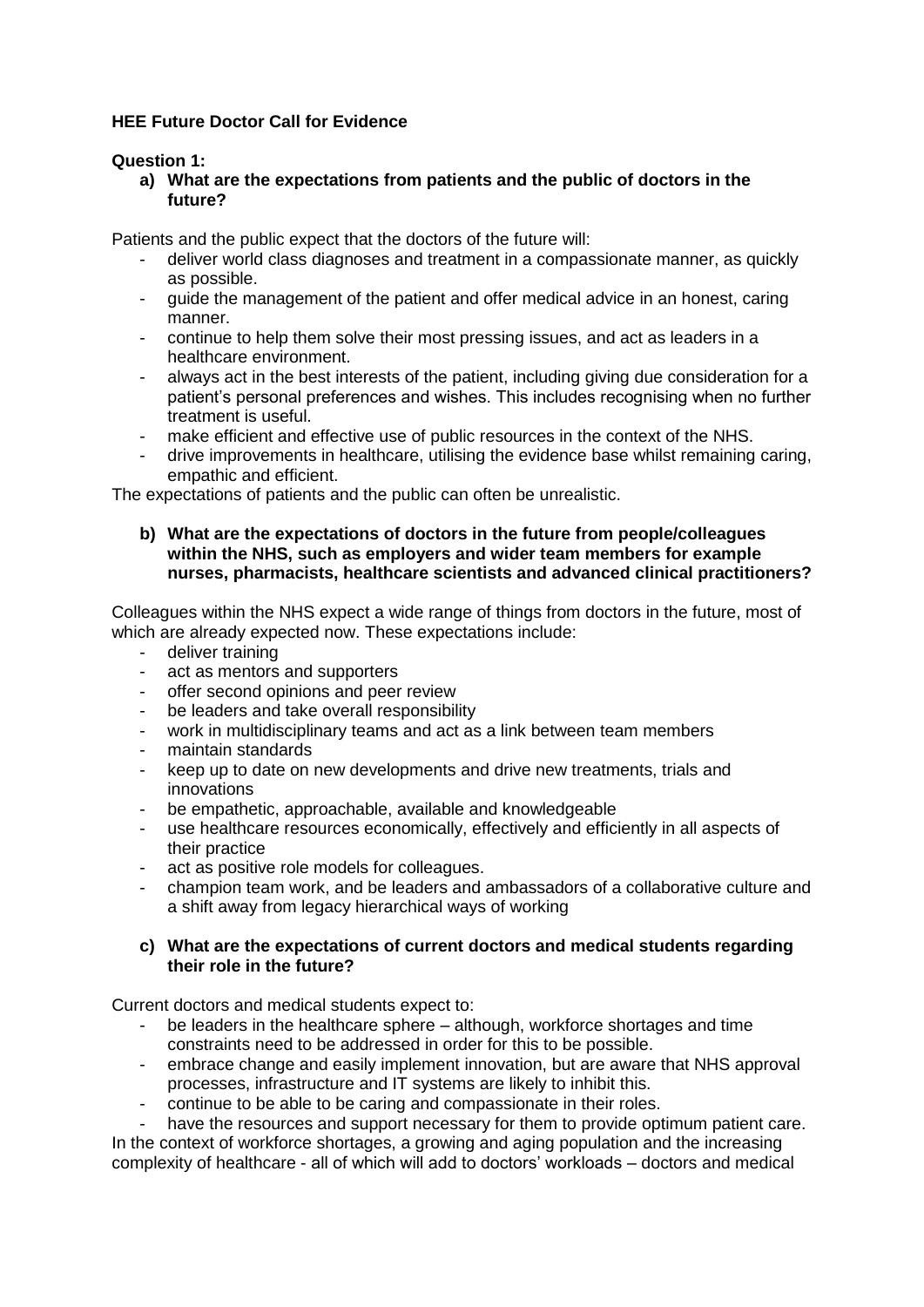students are also concerned about the risk of stress and burnout, and the threat of being 'at fault' for appropriate delegations and errors.

There is expectation that AI and genomics will play an increasing part in supporting the work of doctors in the future – although this also brings a host of concerns. In the case of AI, these concerns include how doctors will use it, interact with it and control it and who will take responsibility for AI decisions and actions. The personalisation of healthcare utilising information from genomics will increase the time required to discuss treatments with patients, adding to healthcare demand. It will be essential that these additional demands are recognised and facilitated.

## **Question 2: What level of impact do you think the following drivers for change will have on the role of the doctor in the future?**

#### *Please indicate whether the impact will be High, Medium or Low for each driver in the table below.*

**Driver for Change Impact (High, Medium, Low**)

An ageing population with multiple, complex health needs **High** New technology including artificial intelligence, digital health and genomics **High** Patient empowerment and change in the patient-doctor relationship **High** Increasing focus on health promotion and prevention **High** Different expectations from the Future Doctor on working life and career **High** Delivery of personalised care **High**

New and emerging roles **High**

## **Question 3: Please tell us the factors you think will have the biggest impact on the role of the doctor in the future, and how?**

## *These could include broad factors in wider society or changes within the healthcare setting. If you have specific examples, please refer to these in your answer.*

A significant range of different factors will impact the role of the doctor in the future. These include:

- A shift in emphasis from treatment to prevention
- Technological developments, including artificial intelligence, genomics and personalised care (both in screening and to determine therapy)
- Advancements in both diagnostics and treatments (and the associated increase in both expense and complexity)
- A growing and aging population and demographic shifts
- Social and behavioural changes and their implications for healthcare, including the growing use of e-cigarettes and shifting attitudes to alcohol and illegal drugs etc
- A shift towards more holistic care, with an emphasis on patient choice and involvement
- Increased demand for social care
- Resource constraints
- The increase in antibiotic resistance
- Health inequalities
- Doctors' access to (or lack of) adequate infrastructure, including modern buildings, equipment, technology and IT systems
- The creation and development of new roles
- Societal expectations of what healthcare can achieve
- Some doctors expect that a different healthcare delivery system will be implemented which denies universal healthcare, and are concerned about the implications of such a change both for their roles and for increasing health inequalities.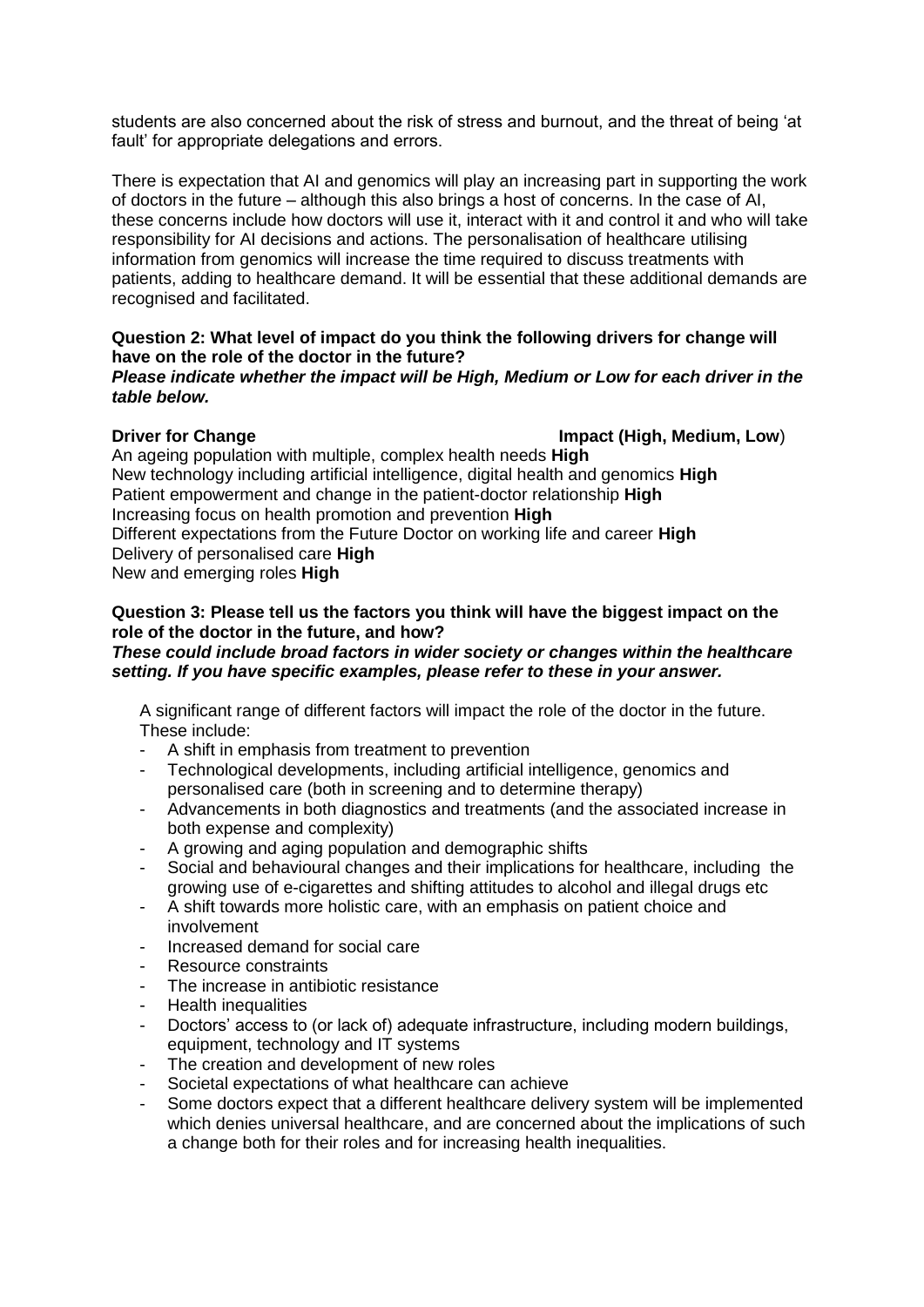There could be a shift to more 'shared care', enabled by new technologies whereby patients are expected to take greater responsibility for their own health, including an increased emphasis on self-care and acting responsibly.

#### **Question 4: How will the role of the doctor in the future compare to how it is now?** *You may wish to consider relevant factors such as working practices, the patientdoctor relationship or working within evolving multi-professional teams.*

- Doctors will still work in a multidisciplinary team (particularly in areas like cancer care), and will generally act as leaders in these teams.

- They will continue to lead on innovation and progress in healthcare, including research and organisation of services. This should emphasise safety and equal access, best practice, value for money and the interpretation of data to update guidelines and protocols.

- Training may well shift so that the role of doctor incorporates skills such as leadership, business management, data interpretation, budgeting and enhanced communication skills.

- The relationship between doctors and patients is likely to evolve, becoming more open, honest, engaging and accountable.

- There will be a greater emphasis on work-life balance and career flexibility.

- The role of the doctor is likely to become more holistic and patient facing.

- Doctors should expect to undergo re-training periodically as service needs change.

- There will be a greater integration of technology into daily work (ie diagnostic and treatment algorithms).

- Doctors will be increasingly involved in delivery of only the most complex doctor/patient and doctor/doctor interactions.

- The traditional career journey of a doctor is likely to be challenged as portfolio careers become increasingly popular.

- The notion that being a consultant and being a leader are synonymous could change, with the consultant role emphasising clinical expertise, and leadership potentially becoming a career path in its own right for doctors content not to pursue a medical career as a consultant.

## **Question 5: What do you think will be the remit of the doctor within the multiprofessional team of the future?**

We expect that teamworking is likely to become even more necessary and embedded. Within the multi-professional team, doctors will continue to act as a pivotal team member and, often, the leader. They will support the training of the team to ensure optimum service delivery, particularly in cases where responsibilities traditionally undertaken by a doctor are delegated to other team members.

There will continue to be some actions, decisions and procedures that can only be carried out by a doctor. This is likely to mean that doctors increasingly absorb risk and complexity which other healthcare professionals may be less well equipped/trained to do. However, in this context, doctors cannot be expected to take full responsibility for the actions and errors of members their multidisciplinary team.

### **Question 6: What different skills, knowledges and behaviours will doctors need to perform their future role, fulfil expectations from patients, and work successfully as part of a multi-disciplinary team in 30 years' time?"**

It will be essential for doctors to have knowledge and skills relating to artificial intelligence and genomics – for example, where it fits with delivery of modern medicine; utility, sensitivity/specificity, how to recognise when it goes wrong and what to do when it does.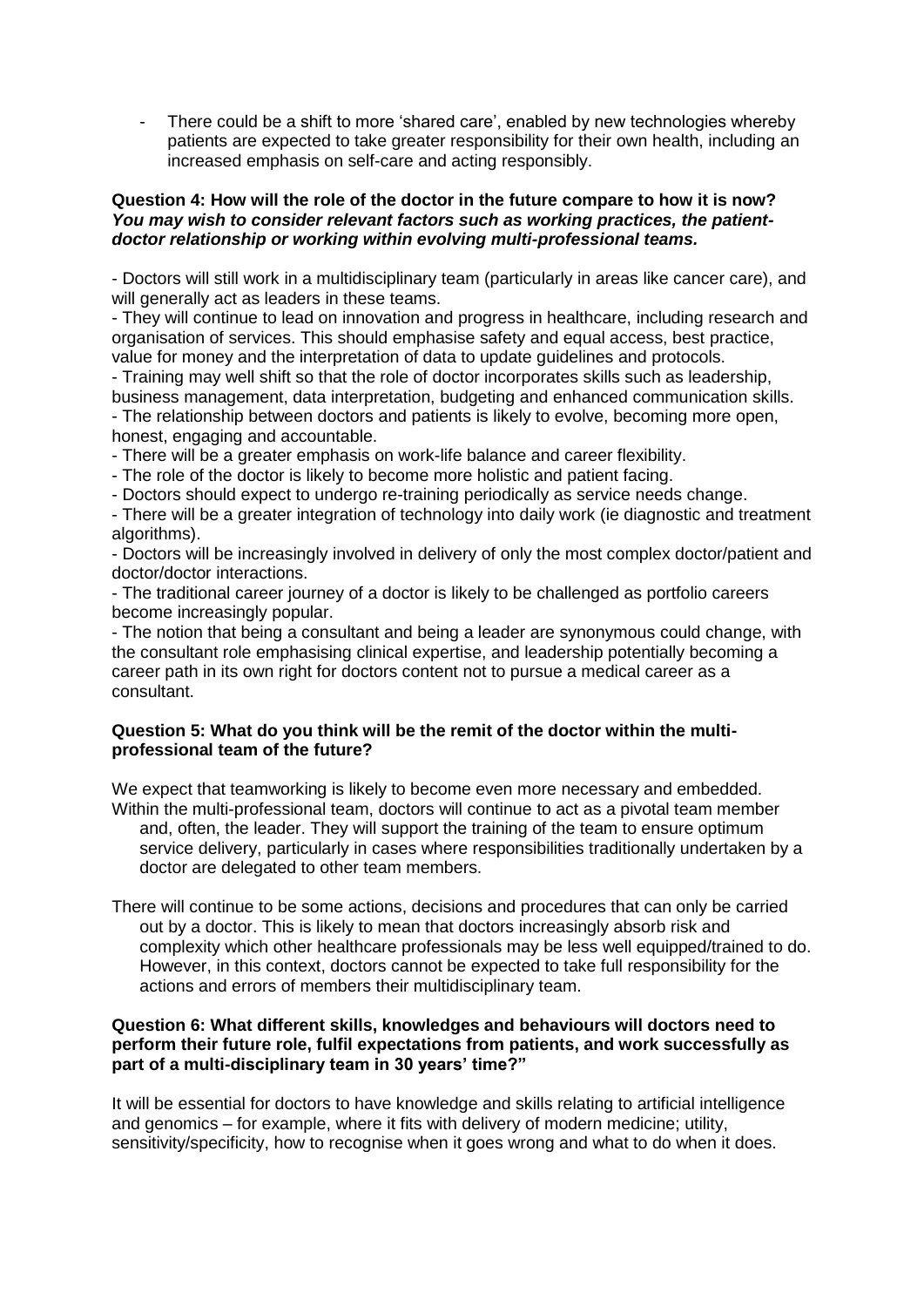Communication - and interpersonal communication skills in particular - will become ever more important. This will include communicating empathetically with patients and discussing the most challenging topics, including end of life, stopping treatment and lack of treatment option; communication of risk. These kinds of communications also require empathy. Bilateral effective communication between referrers and teams will also be essential.

For those in and aspiring to leadership roles, effective leadership skills, business skills and understanding of population medicine will all be necessary.

In addition to doctors' specific area of medical practice, they should also have a broader and deeper understanding of the whole of healthcare.

#### **Question 7: When do you think changes to doctors' roles could be a reality? Please select one answer below.**

**10 - 20 years** 20 - 30 years 30+ years

#### **Please provide your reasons below.**

Change is already underway, and technological advancements mean it is impossible to envisage what healthcare will look like in 30 years time. That being said, medical training and specialisation takes many years, significant changes in curricula are slow to be approved and implemented and the NHS is often slow to uptake innovations. Similarly, cultural change - which is showing signs of starting - is also a slow process. As such, some changes may take significantly longer than 10-20 years.

#### **Question 8: What challenges need to be addressed in order for the vision of the future doctor to become a reality, in the timescales you have provided? For example:**

- **· The use of new technology**
- **· The way that care is delivered**
- **· Increasing focus on health prevention**
	- How to move towards prevention rather than treatment (this cannot be achieved by the healthcare sector alone)
	- Gathering sufficient robust evidence for new technologies to be implemented
	- Resource constraints and workforce shortages
	- Demands on social care, particularly due to an aging population with multiple comorbidities and changing demographics
	- The need for robust and effective governance for implementation of both new technologies and improvements in old technologies
	- Guaranteeing continued access to modern and up-to-date infrastructure including buildings, rooms and equipment
	- Guaranteeing equitable access to new and affordable drugs, treatments and research
	- Limitations in the existing IT systems and infrastructure, including connectivity and data sharing across the healthcare sector
	- Ensuring buy-in from the NHS and other professions and team members doctors cannot change in isolation
	- Resisting hype for example, in relation to artificial intelligence
	- The current lack of a whole systems approach to ensuring 'wellness' and targeting the determinants of poor health – including education, housing, exercise, alcohol and tobacco - is another significant challenge. These issues cannot be addressed by the healthcare sector alone.